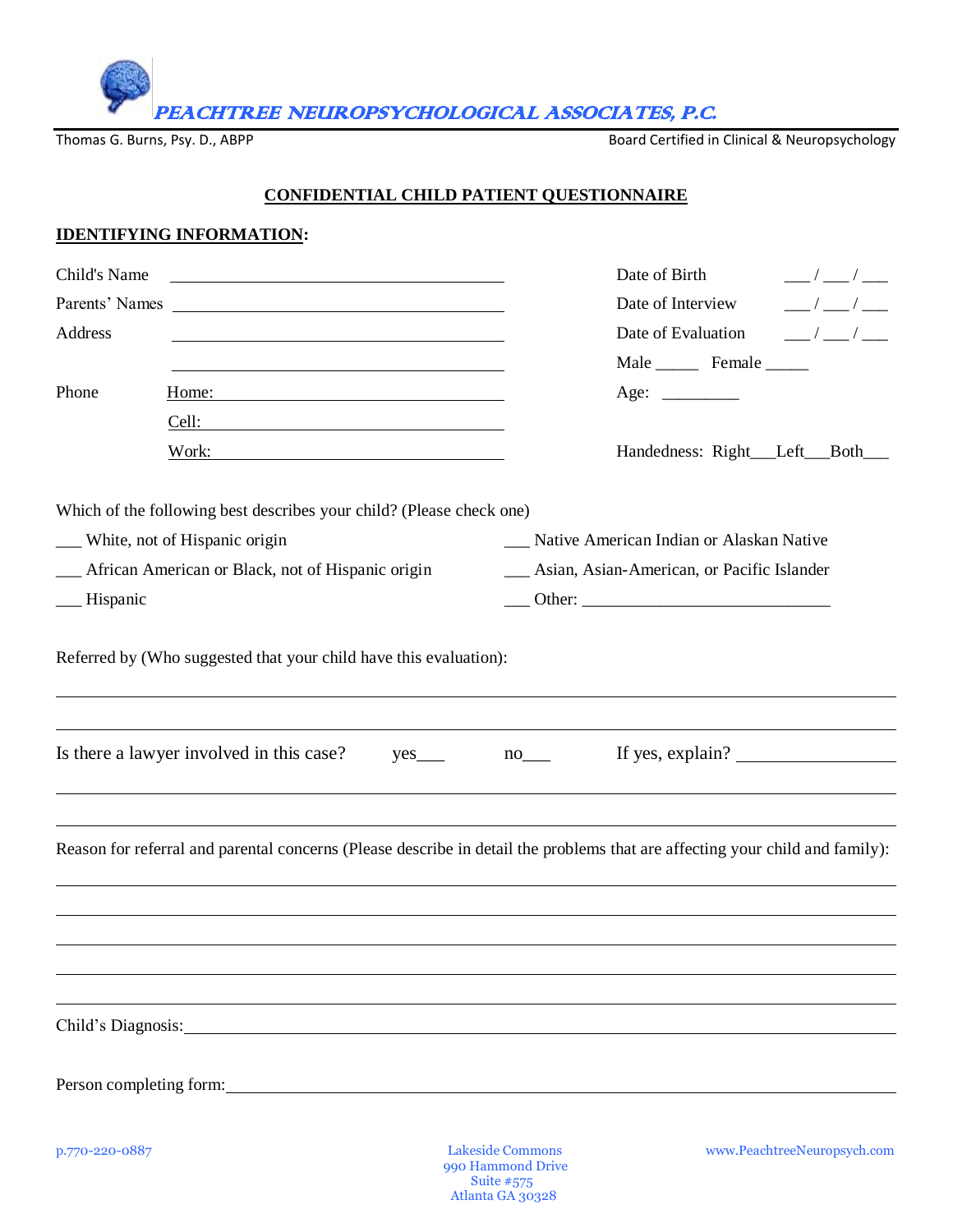| Relationship to child:                                                           |                                                |                                            |                             |                                            |                                            |
|----------------------------------------------------------------------------------|------------------------------------------------|--------------------------------------------|-----------------------------|--------------------------------------------|--------------------------------------------|
| PREGNANCY AND NEWBORN HISTORY                                                    |                                                |                                            |                             |                                            |                                            |
| Mother's health during pregnancy (please check yes or no):                       |                                                |                                            |                             |                                            |                                            |
|                                                                                  |                                                |                                            | no                          |                                            |                                            |
|                                                                                  |                                                |                                            |                             |                                            |                                            |
|                                                                                  |                                                |                                            |                             |                                            |                                            |
| Bleeding:                                                                        | $\_\_\$ {yes}                                  | $\sqrt{10}$                                | Drug use:                   | $\_\_$ yes                                 | $\overline{\phantom{a}}$ no                |
| Toxemia                                                                          | $\_\_$                                         | $\sqrt{ }$ no                              | Serious Injury:             | $__yes$                                    | $\sqrt{2}$ no                              |
| High blood pressure:                                                             | $__yes$                                        | no                                         | Smoked cigarettes:          | $\_\_$                                     | $\sqrt{10}$                                |
| Alcohol use:                                                                     | $\rightharpoonup$ yes                          | no                                         | Diabetes:                   | yes                                        | $\sqrt{2}$ no                              |
| Fever or rash                                                                    | $__yes$                                        | no                                         | Infection or other illness: | $\_\text{yes}$                             | $\sqrt{2}$ no                              |
| Pregnancy and Delivery:<br>Length of pregnancy (how many weeks?): ______________ |                                                |                                            |                             |                                            |                                            |
| Number of previous live births:                                                  |                                                |                                            |                             |                                            |                                            |
| Number of previous pregnancies                                                   |                                                | <u> 1989 - Johann Barn, mars ann an t-</u> |                             |                                            |                                            |
| Length of labor:                                                                 |                                                |                                            | Were forceps/vacuum used?:  |                                            | $__yes__no$                                |
| Child's birth weight:                                                            | __ pounds                                      | ____ ounces                                | Was it a breech birth?:     |                                            | $__yes__no$                                |
| Delivery was by:                                                                 | $\_\_$ Vaginal                                 | $\_\_$ C-section                           | Did the baby                |                                            |                                            |
| Apgar score at:                                                                  | $\frac{-1}{2}$ minute                          | $\frac{5}{2}$ minutes                      |                             | Have trouble breathing: _____ yes _____ no |                                            |
| <b>Special Care Nursery?:</b>                                                    | $__yes$                                        | $\sim$ no                                  |                             |                                            |                                            |
|                                                                                  | If yes, length of hospitalization: ___________ |                                            | Need oxygen:                |                                            | $\rightharpoonup$ yes $\rightharpoonup$ no |
|                                                                                  |                                                |                                            |                             | Turn yellow (jaundice): ___yes _           | no                                         |

# **DEVELOPMENTAL HISTORY**

| At what age did your child: | Age | Problems/Comments |
|-----------------------------|-----|-------------------|
| Sit alone                   |     |                   |
| Walk                        |     |                   |
| Crawl                       |     |                   |
| Speak first word            |     |                   |
| Understand speech           |     |                   |
| Speak two word sentences    |     |                   |
| Toilet trained for day      |     |                   |
| Toilet trained for night    |     |                   |
|                             |     |                   |

Does your child have a history of speech and language problems? \_\_yes \_\_\_no Does your child have a history of motor problems? \_\_yes \_\_\_no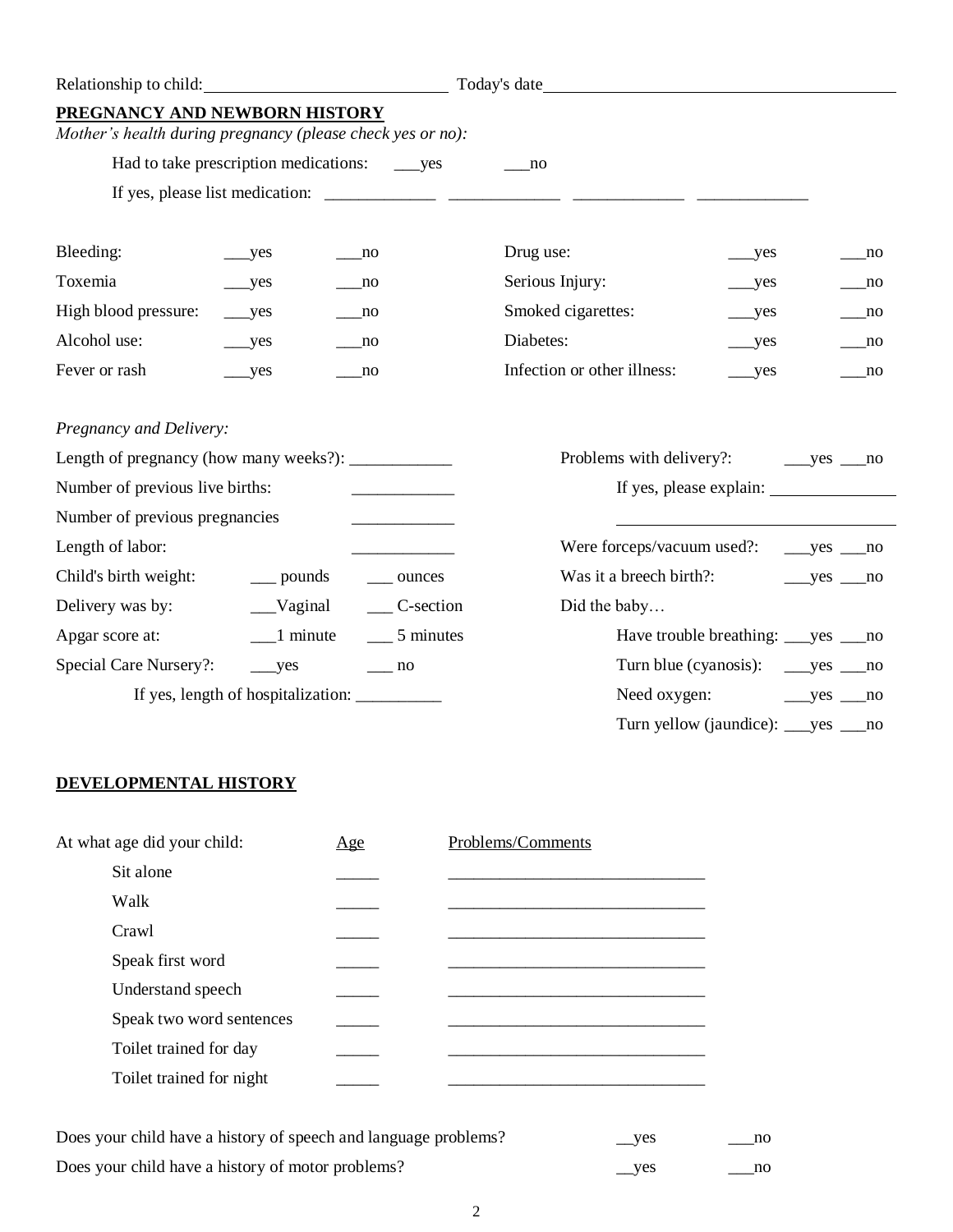# **MEDICAL HISTORY:**

Please check and identify the age at which your child experienced and of the following:

| Colic:                          |                      | Comments                    |
|---------------------------------|----------------------|-----------------------------|
| Feeding problems:               |                      |                             |
| Sleep problems:                 |                      |                             |
| Ear infections:                 |                      |                             |
| Head injury:                    | age:                 | Unconscious? $Yes$ $\_\$ No |
| Seizures:                       |                      |                             |
| Meningitis:                     |                      |                             |
| Encephalitis:                   |                      |                             |
| Frequent/Severe headaches:      |                      |                             |
| Frequent abdominal pain/nausea: | age: ___             |                             |
| Allergies:                      |                      |                             |
| Asthma:                         |                      |                             |
| Hospitalizations:               |                      |                             |
| Surgeries:                      |                      |                             |
| Eye or visual exam problems:    |                      |                             |
| Hearing or evaluation problems: |                      |                             |
| Other condition(s):             |                      |                             |
| Other illness(es):              | $\text{age:}\_\_\_\$ |                             |

# **Has your child undergone the following:**

| Neurological evaluation:         | age:                 |
|----------------------------------|----------------------|
| Electroencephalogram (EEG):      | age:                 |
| Scans of the Brain (CT, MRI):    |                      |
| Occupational Therapy Evaluation: | $\text{age:}\_\_\_\$ |
| Speech/Language Evaluation:      | age:                 |
| Physical Therapy Evaluation:     | age:                 |
| Hearing/Vision Evaluation:       | age:                 |
| Neuropsychological Evaluation:   | age:                 |
| Psychological Evaluation:        | age:                 |
| <b>Psychiatric Evaluation:</b>   | age:                 |
| Pediatrician Name/Practice:      |                      |

Comments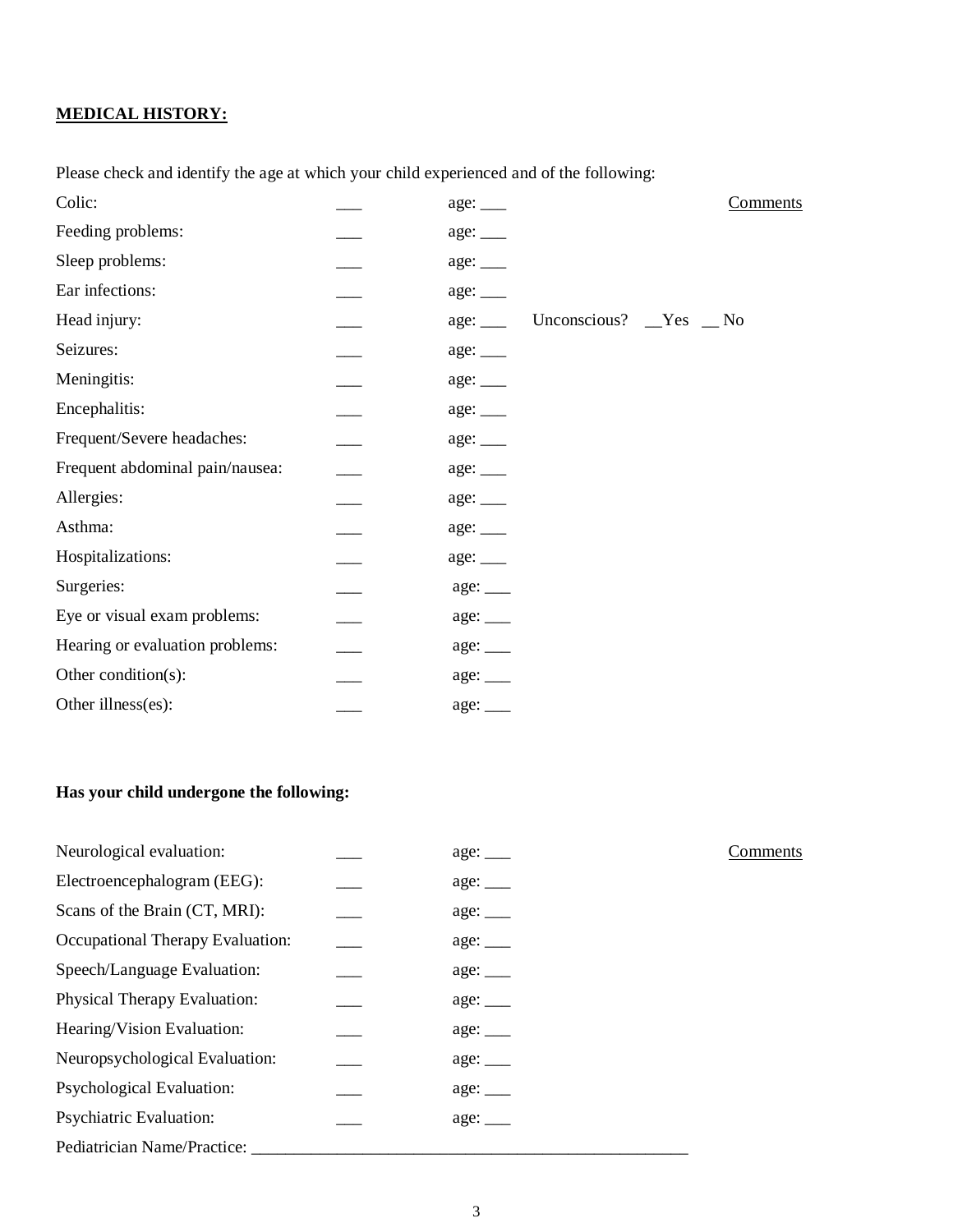| <b>Other Medical Specialists:</b>                                                          |          |                               |                             |               |
|--------------------------------------------------------------------------------------------|----------|-------------------------------|-----------------------------|---------------|
|                                                                                            |          |                               |                             |               |
|                                                                                            |          |                               |                             |               |
| <b>Current Medications:</b>                                                                | Helpful? | <b>Past Medications:</b>      | Helpful?                    |               |
|                                                                                            |          |                               |                             |               |
|                                                                                            |          |                               |                             |               |
|                                                                                            |          |                               |                             |               |
|                                                                                            |          |                               |                             |               |
|                                                                                            |          |                               |                             |               |
|                                                                                            |          |                               |                             |               |
| Has your child ever received any of the following forms of psychological treatment?        |          |                               |                             |               |
| Individual psychotherapy                                                                   |          | $\equiv$ no<br>$\_\text{yes}$ |                             | If yes, when: |
| Group therapy                                                                              |          | ___yes<br>no                  |                             | If yes, when: |
| Family therapy                                                                             |          | $\rightharpoonup$ yes<br>no   |                             | If yes, when: |
| Inpatient psychiatric treatment                                                            |          | yes<br>no                     |                             | If yes, when: |
| <b>EDUCATIONAL BACKGROUND:</b><br>Name of preschool:                                       |          |                               | Any Concerns?               |               |
| Name of elementary school:                                                                 |          |                               | Any Concerns?               |               |
| Current grade:                                                                             |          |                               |                             |               |
| Name of current school:                                                                    |          |                               | Any Concerns?               |               |
| Has your child ever repeated a grade:                                                      | yes      | no                            | If yes, what grades?        |               |
| Has your child ever received the following services:                                       |          |                               |                             |               |
| Early Intervention/Babies Can't Wait                                                       |          | _yes                          | $\overline{p}$              |               |
| Speech/language therapy                                                                    |          | $_{\rm yes}$                  | no                          |               |
| Physical therapy                                                                           |          | $_{\rm yes}$                  | $\overline{\phantom{0}}$ no |               |
| Occupational therapy                                                                       |          | yes                           | no                          |               |
| Individualized Education Program (IEP)                                                     |          | $\_\text{yes}$                | $\equiv$ no                 |               |
| Eligibility classification (e.g., Other Health Impaired, Significant Developmental Delay): |          |                               |                             |               |
| <b>Student Support Team (SST)</b>                                                          |          | yes                           | $\overline{\text{no}}$      |               |
|                                                                                            |          |                               |                             |               |
| Response to Intervention Monitoring (RTI)                                                  |          | yes                           | $\overline{p}$              |               |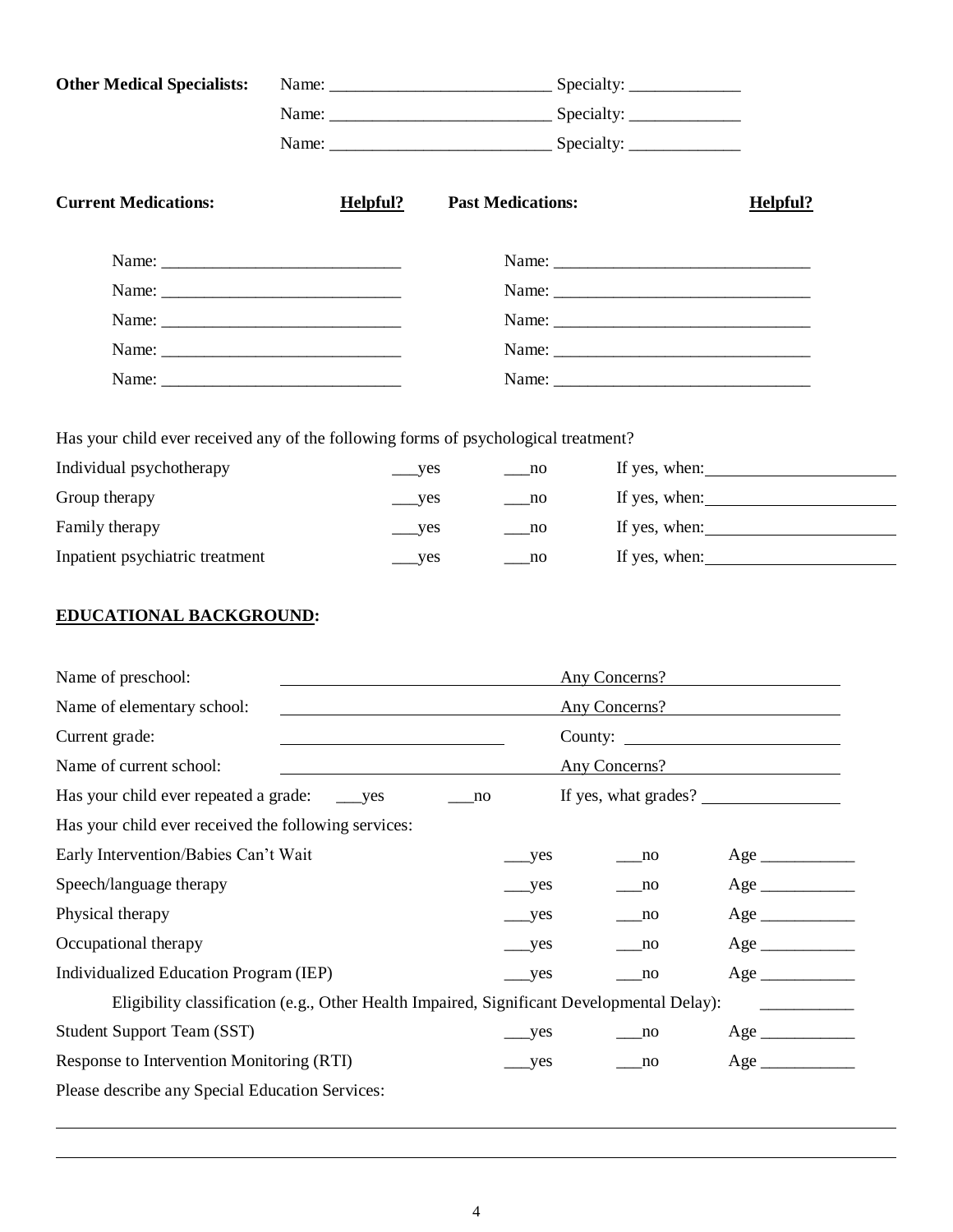# **FAMILY/SOCIAL HISTORY:**

The following information is about (check one):

|                                                                                          | $\text{Biological parent}(s)$ $\_\text{Adoptive parent}(s)$ $\_\text{Step-part}(s)$                                                   |  |                                                                         |  |
|------------------------------------------------------------------------------------------|---------------------------------------------------------------------------------------------------------------------------------------|--|-------------------------------------------------------------------------|--|
|                                                                                          |                                                                                                                                       |  |                                                                         |  |
|                                                                                          |                                                                                                                                       |  |                                                                         |  |
|                                                                                          | __High school graduate __ At least 1 year of college/vocational training or associate's degree                                        |  |                                                                         |  |
|                                                                                          | __College graduate _____Graduate degree                                                                                               |  |                                                                         |  |
|                                                                                          |                                                                                                                                       |  |                                                                         |  |
|                                                                                          |                                                                                                                                       |  |                                                                         |  |
|                                                                                          | -High school graduate -At least 1 year of college/vocational training or associate's degree<br>College graduate ______Graduate degree |  |                                                                         |  |
| <b>Income Range</b> 57,000-\$31,000 532,000-\$71,000 572,000-\$100,000 b above \$100,000 |                                                                                                                                       |  |                                                                         |  |
| Parents are: __Married __Separated __Divorced __Single __Widowed                         |                                                                                                                                       |  |                                                                         |  |
| Who currently lives in the home with the child?                                          |                                                                                                                                       |  |                                                                         |  |
|                                                                                          |                                                                                                                                       |  | Full sibling Half-sibling Step-sibling                                  |  |
|                                                                                          |                                                                                                                                       |  | <u> 1999 - Jan Barbara (h. 1989).</u><br>1900 - John Barbara (h. 1900). |  |
|                                                                                          |                                                                                                                                       |  |                                                                         |  |
|                                                                                          |                                                                                                                                       |  |                                                                         |  |
|                                                                                          |                                                                                                                                       |  |                                                                         |  |

## **SIGNIFICANT FAMILY INFORMATION:**

Has anyone in your immediate or extended family experienced the following? (besides your child)

| Speech or language problems                         | $\_\_$ yes            | $\frac{\text{no}}{\text{m}}$ If yes, who?  |
|-----------------------------------------------------|-----------------------|--------------------------------------------|
| Held back in school                                 | $\_\_$                | $\frac{\text{no}}{\text{no}}$ If yes, who? |
| Mental retardation                                  | $__yes$               | $\frac{\text{mo}}{\text{mo}}$ If yes, who? |
| Attention-deficit/hyperactivity disorder (ADD/ADHD) | $\_\text{yes}$        | $\frac{\text{mo}}{\text{mo}}$ If yes, who? |
| Genetic disorder                                    | $\_\_$ yes            | $\frac{\text{mo}}{\text{mo}}$ If yes, who? |
| Trouble learning to read                            | $__yes$               | $\frac{\text{mo}}{\text{mo}}$ If yes, who? |
| Suicide or attempted suicide                        | $\_\_$                | $\frac{\text{mo}}{\text{mo}}$ If yes, who? |
| Depression                                          | $\_\_$ yes            | $\frac{\text{mo}}{\text{mo}}$ If yes, who? |
| Anxiety or panic attacks                            | $\_\_$ yes            | $\frac{\text{mo}}{\text{mo}}$ If yes, who? |
| Bipolar disorder                                    | $\rightharpoonup$ yes | $\frac{\text{mo}}{\text{mo}}$ If yes, who? |
| Seizures                                            | $\_\_$ yes            | $\frac{1}{2}$ no If yes, who?              |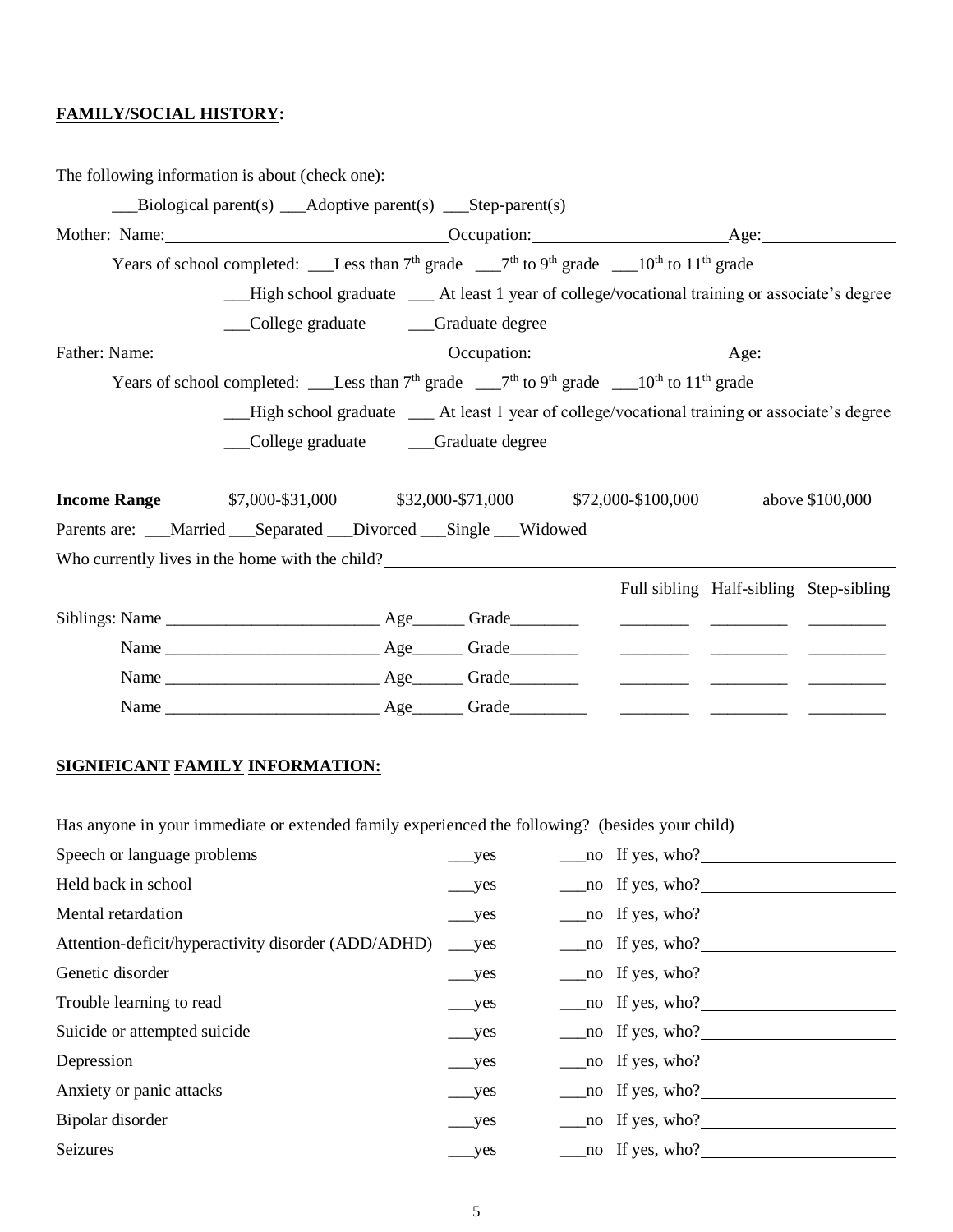# **CHILD'S BEHAVIOR:**

| Has your child ever demonstrated:                                                          |                             |  |                     |  |  |  |  |
|--------------------------------------------------------------------------------------------|-----------------------------|--|---------------------|--|--|--|--|
| Unusual behaviors/tics                                                                     | $\_\_$ yes                  |  | no If yes, explain? |  |  |  |  |
| Suspension from school                                                                     | $\_\_$                      |  | no If yes, explain? |  |  |  |  |
| Expulsion from school                                                                      | $\_\_$                      |  | no If yes, explain? |  |  |  |  |
| Problems with peer relationships                                                           | yes                         |  | no If yes, explain? |  |  |  |  |
| Any sudden changes in behavior                                                             | yes                         |  | no If yes, explain? |  |  |  |  |
| Difficulty getting along with adults                                                       | yes                         |  | no If yes, explain? |  |  |  |  |
| Significant conflict with parent                                                           | yes                         |  | no If yes, explain? |  |  |  |  |
| Discipline:                                                                                |                             |  |                     |  |  |  |  |
| Please check the types of discipline you use at home for your child's behavior:            |                             |  |                     |  |  |  |  |
| __Time out                                                                                 | Praise/reward good behavior |  |                     |  |  |  |  |
| __Take things away                                                                         | $Y$ elling                  |  |                     |  |  |  |  |
| $\_\_\$ Spanking                                                                           | <b>Ignore</b>               |  |                     |  |  |  |  |
| <b>Grounding</b>                                                                           | Extra chores                |  |                     |  |  |  |  |
| Please describe how well these methods work:                                               |                             |  |                     |  |  |  |  |
|                                                                                            |                             |  |                     |  |  |  |  |
| Please list organizations that your child belongs to (e.g., Boy Scouts, Girls Scouts, 4H): |                             |  |                     |  |  |  |  |
|                                                                                            |                             |  |                     |  |  |  |  |
|                                                                                            |                             |  |                     |  |  |  |  |
|                                                                                            |                             |  |                     |  |  |  |  |
|                                                                                            |                             |  |                     |  |  |  |  |
|                                                                                            |                             |  |                     |  |  |  |  |
| ,我们也不会有什么。""我们的人,我们也不会有什么?""我们的人,我们也不会有什么?""我们的人,我们也不会有什么?""我们的人,我们也不会有什么?""我们的人           |                             |  |                     |  |  |  |  |
|                                                                                            |                             |  |                     |  |  |  |  |

**Thank you for completing this form!**

**- Dr. Burns**